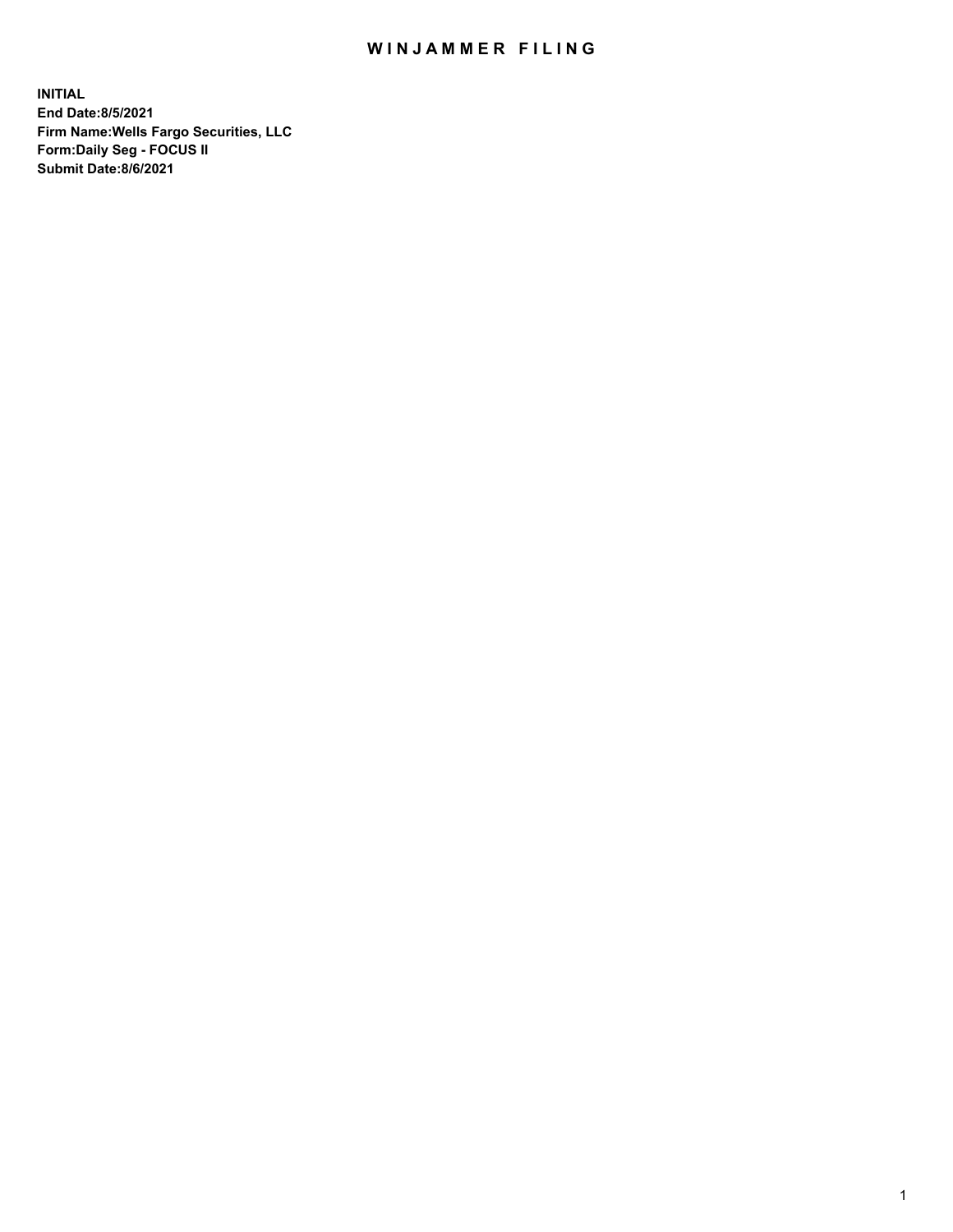**INITIAL End Date:8/5/2021 Firm Name:Wells Fargo Securities, LLC Form:Daily Seg - FOCUS II Submit Date:8/6/2021 Daily Segregation - Cover Page**

| Name of Company                                                                                                                                                                                                                                                                                                                | <b>Wells Fargo Securities LLC</b>                              |
|--------------------------------------------------------------------------------------------------------------------------------------------------------------------------------------------------------------------------------------------------------------------------------------------------------------------------------|----------------------------------------------------------------|
| <b>Contact Name</b>                                                                                                                                                                                                                                                                                                            | <b>James Gnall</b>                                             |
| <b>Contact Phone Number</b>                                                                                                                                                                                                                                                                                                    | 917-699-6822                                                   |
| <b>Contact Email Address</b>                                                                                                                                                                                                                                                                                                   | james.w.gnall@wellsfargo.com                                   |
| FCM's Customer Segregated Funds Residual Interest Target (choose one):<br>a. Minimum dollar amount: ; or<br>b. Minimum percentage of customer segregated funds required:% ; or<br>c. Dollar amount range between: and; or<br>d. Percentage range of customer segregated funds required between:% and%.                         | 270,000,000<br>$\overline{\mathbf{0}}$<br>0 <sub>0</sub><br>00 |
| FCM's Customer Secured Amount Funds Residual Interest Target (choose one):<br>a. Minimum dollar amount: ; or<br>b. Minimum percentage of customer secured funds required:% ; or<br>c. Dollar amount range between: and; or<br>d. Percentage range of customer secured funds required between:% and%.                           | 40,000,000<br><u>0</u><br>00<br>0 <sub>0</sub>                 |
| FCM's Cleared Swaps Customer Collateral Residual Interest Target (choose one):<br>a. Minimum dollar amount: ; or<br>b. Minimum percentage of cleared swaps customer collateral required:% ; or<br>c. Dollar amount range between: and; or<br>d. Percentage range of cleared swaps customer collateral required between:% and%. | 375,000,000<br><u>0</u><br>0 <sub>0</sub><br>00                |

Attach supporting documents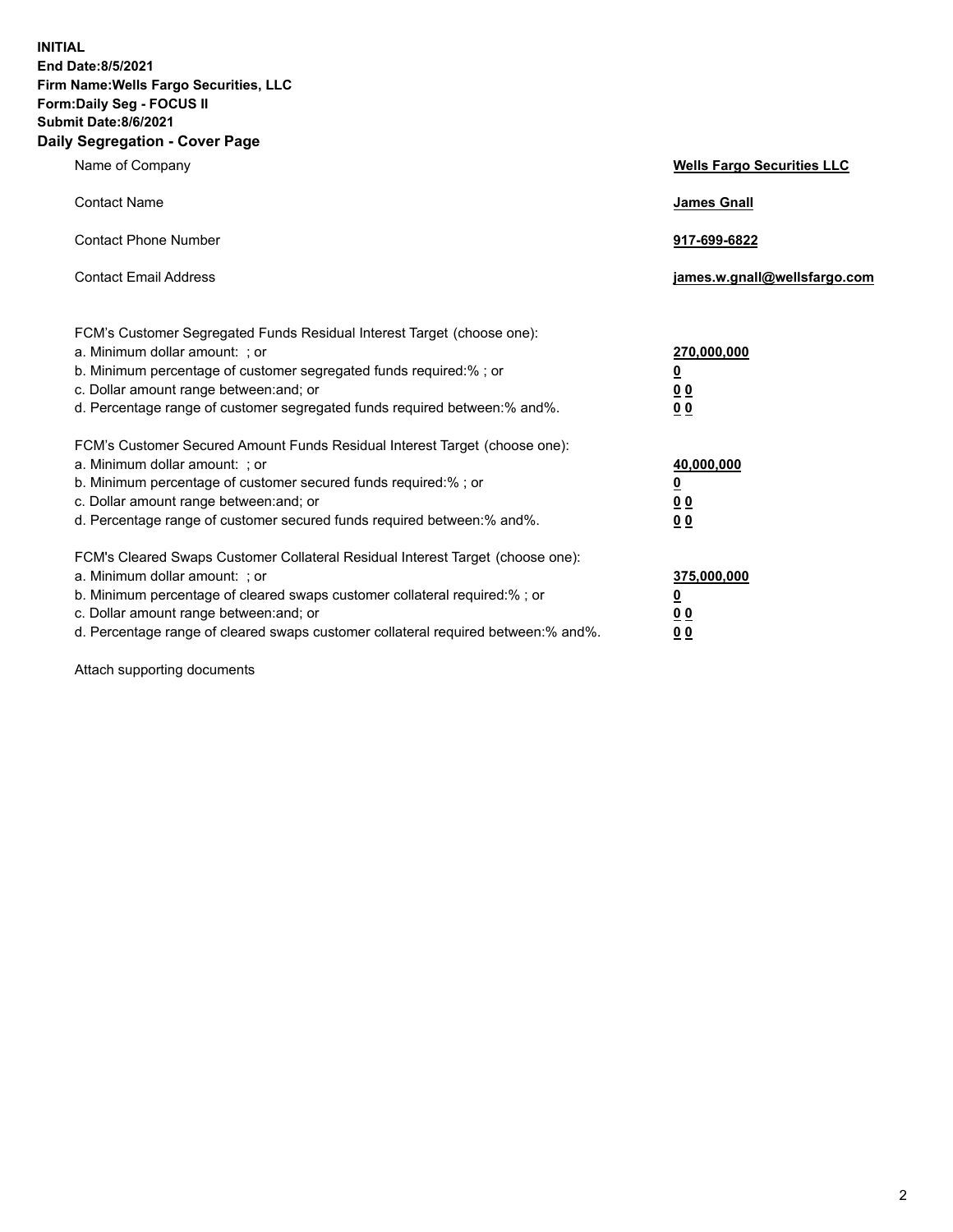**INITIAL End Date:8/5/2021 Firm Name:Wells Fargo Securities, LLC Form:Daily Seg - FOCUS II Submit Date:8/6/2021 Daily Segregation - Secured Amounts** Foreign Futures and Foreign Options Secured Amounts

Amount required to be set aside pursuant to law, rule or regulation of a foreign government or a rule of a self-regulatory organization authorized thereunder

- 1. Net ledger balance Foreign Futures and Foreign Option Trading All Customers A. Cash **186,232,997** [7315]
	- B. Securities (at market) **206,673,720** [7317]
- 2. Net unrealized profit (loss) in open futures contracts traded on a foreign board of trade **40,412,959** [7325]
- 3. Exchange traded options
	- a. Market value of open option contracts purchased on a foreign board of trade **28** [7335]
	- b. Market value of open contracts granted (sold) on a foreign board of trade **-14,921** [7337]
- 4. Net equity (deficit) (add lines 1. 2. and 3.) **433,304,783** [7345]
- 5. Account liquidating to a deficit and account with a debit balances gross amount **2,798,609** [7351] Less: amount offset by customer owned securities **-2,798,083** [7352] **526** [7354]
- 6. Amount required to be set aside as the secured amount Net Liquidating Equity Method (add lines 4 and 5)
- 7. Greater of amount required to be set aside pursuant to foreign jurisdiction (above) or line 6.

## FUNDS DEPOSITED IN SEPARATE REGULATION 30.7 ACCOUNTS

- 1. Cash in banks
	- A. Banks located in the United States **59,467,189** [7500]
	- B. Other banks qualified under Regulation 30.7 **27,295,178** [7520] **86,762,367**
- 2. Securities
	- A. In safekeeping with banks located in the United States **145,074,255** [7540]
- B. In safekeeping with other banks qualified under Regulation 30.7 **0** [7560] **145,074,255** [7570]
- 3. Equities with registered futures commission merchants
	-
	-
	- C. Unrealized gain (loss) on open futures contracts **-42,926,003** [7600]
	- D. Value of long option contracts **28** [7610]
	-
- 4. Amounts held by clearing organizations of foreign boards of trade
	- A. Cash **0** [7640]
	- B. Securities **0** [7650]
	- C. Amount due to (from) clearing organization daily variation **0** [7660]
	- D. Value of long option contracts **0** [7670]
	- E. Value of short option contracts **0** [7675] **0** [7680]
- 5. Amounts held by members of foreign boards of trade
	-
	-
	- C. Unrealized gain (loss) on open futures contracts **73,251,899** [7720]
	- D. Value of long option contracts **0** [7730]
	- E. Value of short option contracts **0** [7735] **216,275,456** [7740]
- 6. Amounts with other depositories designated by a foreign board of trade **0** [7760]
- 7. Segregated funds on hand **0** [7765]
- 8. Total funds in separate section 30.7 accounts **554,027,405** [7770]
- 9. Excess (deficiency) Set Aside for Secured Amount (subtract line 7 Secured Statement Page 1 from Line 8)
- 10. Management Target Amount for Excess funds in separate section 30.7 accounts **40,000,000** [7780]
- 11. Excess (deficiency) funds in separate 30.7 accounts over (under) Management Target **80,722,096** [7785]

**0** [7305]

**433,305,309** [7355]

## **433,305,309** [7360]

[7530]

 A. Cash **67,240,604** [7580] B. Securities **81,615,619** [7590] E. Value of short option contracts **-14,921** [7615] **105,915,327** [7620]

 A. Cash **-57,092,862** [7700] B. Securities **200,116,419** [7710] **120,722,096** [7380]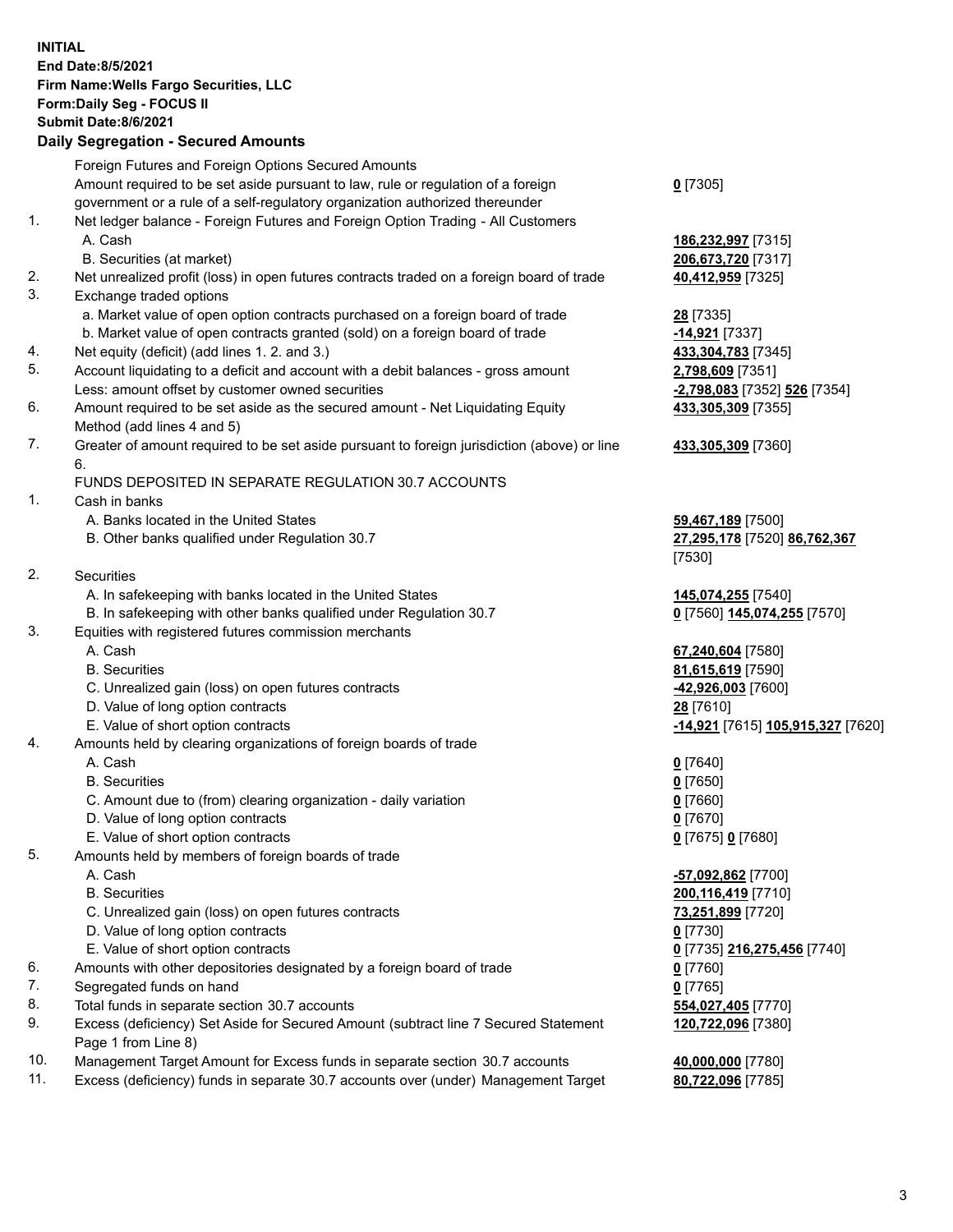| <b>End Date:8/5/2021</b><br>Firm Name: Wells Fargo Securities, LLC<br>Form: Daily Seg - FOCUS II<br><b>Submit Date:8/6/2021</b><br>Daily Segregation - Segregation Statement<br>SEGREGATION REQUIREMENTS(Section 4d(2) of the CEAct)<br>1.<br>Net ledger balance<br>A. Cash<br>3,974,612,100 [7010]<br>B. Securities (at market)<br>1,939,941,905 [7020]<br>Net unrealized profit (loss) in open futures contracts traded on a contract market<br>-1,089,205,317 [7030]<br>3.<br>Exchange traded options<br>A. Add market value of open option contracts purchased on a contract market<br>1,609,383,599 [7032]<br>B. Deduct market value of open option contracts granted (sold) on a contract market<br>-1,591,300,491 [7033]<br>Net equity (deficit) (add lines 1, 2 and 3)<br>4,843,431,796 [7040]<br>5.<br>Accounts liquidating to a deficit and accounts with<br>debit balances - gross amount<br>123,280,316 [7045]<br>Less: amount offset by customer securities<br>-123,279,550 [7047] 766 [7050]<br>Amount required to be segregated (add lines 4 and 5)<br>4,843,432,562 [7060]<br>FUNDS IN SEGREGATED ACCOUNTS<br>7.<br>Deposited in segregated funds bank accounts<br>A. Cash<br>190,848,222 [7070]<br>B. Securities representing investments of customers' funds (at market)<br>280,129,046 [7080]<br>C. Securities held for particular customers or option customers in lieu of cash (at<br>692,691,968 [7090]<br>market)<br>8.<br>Margins on deposit with derivatives clearing organizations of contract markets<br>A. Cash<br>2,128,627,149 [7100]<br>B. Securities representing investments of customers' funds (at market)<br>800,228,484 [7110]<br>C. Securities held for particular customers or option customers in lieu of cash (at<br>1,247,249,937 [7120]<br>market)<br>9.<br>Net settlement from (to) derivatives clearing organizations of contract markets<br>-10,148,380 [7130]<br>10.<br>Exchange traded options<br>A. Value of open long option contracts<br>1,609,383,599 [7132]<br>B. Value of open short option contracts<br>-1,591,300,491 [7133]<br>Net equities with other FCMs<br>11.<br>A. Net liquidating equity<br>$0$ [7140]<br>B. Securities representing investments of customers' funds (at market)<br>$0$ [7160]<br>C. Securities held for particular customers or option customers in lieu of cash (at<br>$0$ [7170]<br>market)<br>12.<br>Segregated funds on hand<br>$0$ [7150]<br>13.<br>Total amount in segregation (add lines 7 through 12)<br>5,347,709,534 [7180]<br>14.<br>Excess (deficiency) funds in segregation (subtract line 6 from line 13)<br>504,276,972 [7190]<br>15.<br>Management Target Amount for Excess funds in segregation<br>270,000,000 [7194]<br>16.<br>Excess (deficiency) funds in segregation over (under) Management Target Amount<br>234,276,972 [7198]<br>Excess |    | <b>INITIAL</b> |  |
|--------------------------------------------------------------------------------------------------------------------------------------------------------------------------------------------------------------------------------------------------------------------------------------------------------------------------------------------------------------------------------------------------------------------------------------------------------------------------------------------------------------------------------------------------------------------------------------------------------------------------------------------------------------------------------------------------------------------------------------------------------------------------------------------------------------------------------------------------------------------------------------------------------------------------------------------------------------------------------------------------------------------------------------------------------------------------------------------------------------------------------------------------------------------------------------------------------------------------------------------------------------------------------------------------------------------------------------------------------------------------------------------------------------------------------------------------------------------------------------------------------------------------------------------------------------------------------------------------------------------------------------------------------------------------------------------------------------------------------------------------------------------------------------------------------------------------------------------------------------------------------------------------------------------------------------------------------------------------------------------------------------------------------------------------------------------------------------------------------------------------------------------------------------------------------------------------------------------------------------------------------------------------------------------------------------------------------------------------------------------------------------------------------------------------------------------------------------------------------------------------------------------------------------------------------------------------------------------------------------------------------------------------------------------------------------------------------------------------------------------------------------------------------------------------------------------------------------------------|----|----------------|--|
|                                                                                                                                                                                                                                                                                                                                                                                                                                                                                                                                                                                                                                                                                                                                                                                                                                                                                                                                                                                                                                                                                                                                                                                                                                                                                                                                                                                                                                                                                                                                                                                                                                                                                                                                                                                                                                                                                                                                                                                                                                                                                                                                                                                                                                                                                                                                                                                                                                                                                                                                                                                                                                                                                                                                                                                                                                                  |    |                |  |
|                                                                                                                                                                                                                                                                                                                                                                                                                                                                                                                                                                                                                                                                                                                                                                                                                                                                                                                                                                                                                                                                                                                                                                                                                                                                                                                                                                                                                                                                                                                                                                                                                                                                                                                                                                                                                                                                                                                                                                                                                                                                                                                                                                                                                                                                                                                                                                                                                                                                                                                                                                                                                                                                                                                                                                                                                                                  |    |                |  |
|                                                                                                                                                                                                                                                                                                                                                                                                                                                                                                                                                                                                                                                                                                                                                                                                                                                                                                                                                                                                                                                                                                                                                                                                                                                                                                                                                                                                                                                                                                                                                                                                                                                                                                                                                                                                                                                                                                                                                                                                                                                                                                                                                                                                                                                                                                                                                                                                                                                                                                                                                                                                                                                                                                                                                                                                                                                  |    |                |  |
|                                                                                                                                                                                                                                                                                                                                                                                                                                                                                                                                                                                                                                                                                                                                                                                                                                                                                                                                                                                                                                                                                                                                                                                                                                                                                                                                                                                                                                                                                                                                                                                                                                                                                                                                                                                                                                                                                                                                                                                                                                                                                                                                                                                                                                                                                                                                                                                                                                                                                                                                                                                                                                                                                                                                                                                                                                                  |    |                |  |
|                                                                                                                                                                                                                                                                                                                                                                                                                                                                                                                                                                                                                                                                                                                                                                                                                                                                                                                                                                                                                                                                                                                                                                                                                                                                                                                                                                                                                                                                                                                                                                                                                                                                                                                                                                                                                                                                                                                                                                                                                                                                                                                                                                                                                                                                                                                                                                                                                                                                                                                                                                                                                                                                                                                                                                                                                                                  |    |                |  |
|                                                                                                                                                                                                                                                                                                                                                                                                                                                                                                                                                                                                                                                                                                                                                                                                                                                                                                                                                                                                                                                                                                                                                                                                                                                                                                                                                                                                                                                                                                                                                                                                                                                                                                                                                                                                                                                                                                                                                                                                                                                                                                                                                                                                                                                                                                                                                                                                                                                                                                                                                                                                                                                                                                                                                                                                                                                  |    |                |  |
|                                                                                                                                                                                                                                                                                                                                                                                                                                                                                                                                                                                                                                                                                                                                                                                                                                                                                                                                                                                                                                                                                                                                                                                                                                                                                                                                                                                                                                                                                                                                                                                                                                                                                                                                                                                                                                                                                                                                                                                                                                                                                                                                                                                                                                                                                                                                                                                                                                                                                                                                                                                                                                                                                                                                                                                                                                                  |    |                |  |
|                                                                                                                                                                                                                                                                                                                                                                                                                                                                                                                                                                                                                                                                                                                                                                                                                                                                                                                                                                                                                                                                                                                                                                                                                                                                                                                                                                                                                                                                                                                                                                                                                                                                                                                                                                                                                                                                                                                                                                                                                                                                                                                                                                                                                                                                                                                                                                                                                                                                                                                                                                                                                                                                                                                                                                                                                                                  |    |                |  |
|                                                                                                                                                                                                                                                                                                                                                                                                                                                                                                                                                                                                                                                                                                                                                                                                                                                                                                                                                                                                                                                                                                                                                                                                                                                                                                                                                                                                                                                                                                                                                                                                                                                                                                                                                                                                                                                                                                                                                                                                                                                                                                                                                                                                                                                                                                                                                                                                                                                                                                                                                                                                                                                                                                                                                                                                                                                  |    |                |  |
|                                                                                                                                                                                                                                                                                                                                                                                                                                                                                                                                                                                                                                                                                                                                                                                                                                                                                                                                                                                                                                                                                                                                                                                                                                                                                                                                                                                                                                                                                                                                                                                                                                                                                                                                                                                                                                                                                                                                                                                                                                                                                                                                                                                                                                                                                                                                                                                                                                                                                                                                                                                                                                                                                                                                                                                                                                                  | 2. |                |  |
|                                                                                                                                                                                                                                                                                                                                                                                                                                                                                                                                                                                                                                                                                                                                                                                                                                                                                                                                                                                                                                                                                                                                                                                                                                                                                                                                                                                                                                                                                                                                                                                                                                                                                                                                                                                                                                                                                                                                                                                                                                                                                                                                                                                                                                                                                                                                                                                                                                                                                                                                                                                                                                                                                                                                                                                                                                                  |    |                |  |
|                                                                                                                                                                                                                                                                                                                                                                                                                                                                                                                                                                                                                                                                                                                                                                                                                                                                                                                                                                                                                                                                                                                                                                                                                                                                                                                                                                                                                                                                                                                                                                                                                                                                                                                                                                                                                                                                                                                                                                                                                                                                                                                                                                                                                                                                                                                                                                                                                                                                                                                                                                                                                                                                                                                                                                                                                                                  |    |                |  |
|                                                                                                                                                                                                                                                                                                                                                                                                                                                                                                                                                                                                                                                                                                                                                                                                                                                                                                                                                                                                                                                                                                                                                                                                                                                                                                                                                                                                                                                                                                                                                                                                                                                                                                                                                                                                                                                                                                                                                                                                                                                                                                                                                                                                                                                                                                                                                                                                                                                                                                                                                                                                                                                                                                                                                                                                                                                  |    |                |  |
|                                                                                                                                                                                                                                                                                                                                                                                                                                                                                                                                                                                                                                                                                                                                                                                                                                                                                                                                                                                                                                                                                                                                                                                                                                                                                                                                                                                                                                                                                                                                                                                                                                                                                                                                                                                                                                                                                                                                                                                                                                                                                                                                                                                                                                                                                                                                                                                                                                                                                                                                                                                                                                                                                                                                                                                                                                                  | 4. |                |  |
|                                                                                                                                                                                                                                                                                                                                                                                                                                                                                                                                                                                                                                                                                                                                                                                                                                                                                                                                                                                                                                                                                                                                                                                                                                                                                                                                                                                                                                                                                                                                                                                                                                                                                                                                                                                                                                                                                                                                                                                                                                                                                                                                                                                                                                                                                                                                                                                                                                                                                                                                                                                                                                                                                                                                                                                                                                                  |    |                |  |
|                                                                                                                                                                                                                                                                                                                                                                                                                                                                                                                                                                                                                                                                                                                                                                                                                                                                                                                                                                                                                                                                                                                                                                                                                                                                                                                                                                                                                                                                                                                                                                                                                                                                                                                                                                                                                                                                                                                                                                                                                                                                                                                                                                                                                                                                                                                                                                                                                                                                                                                                                                                                                                                                                                                                                                                                                                                  |    |                |  |
|                                                                                                                                                                                                                                                                                                                                                                                                                                                                                                                                                                                                                                                                                                                                                                                                                                                                                                                                                                                                                                                                                                                                                                                                                                                                                                                                                                                                                                                                                                                                                                                                                                                                                                                                                                                                                                                                                                                                                                                                                                                                                                                                                                                                                                                                                                                                                                                                                                                                                                                                                                                                                                                                                                                                                                                                                                                  |    |                |  |
|                                                                                                                                                                                                                                                                                                                                                                                                                                                                                                                                                                                                                                                                                                                                                                                                                                                                                                                                                                                                                                                                                                                                                                                                                                                                                                                                                                                                                                                                                                                                                                                                                                                                                                                                                                                                                                                                                                                                                                                                                                                                                                                                                                                                                                                                                                                                                                                                                                                                                                                                                                                                                                                                                                                                                                                                                                                  | 6. |                |  |
|                                                                                                                                                                                                                                                                                                                                                                                                                                                                                                                                                                                                                                                                                                                                                                                                                                                                                                                                                                                                                                                                                                                                                                                                                                                                                                                                                                                                                                                                                                                                                                                                                                                                                                                                                                                                                                                                                                                                                                                                                                                                                                                                                                                                                                                                                                                                                                                                                                                                                                                                                                                                                                                                                                                                                                                                                                                  |    |                |  |
|                                                                                                                                                                                                                                                                                                                                                                                                                                                                                                                                                                                                                                                                                                                                                                                                                                                                                                                                                                                                                                                                                                                                                                                                                                                                                                                                                                                                                                                                                                                                                                                                                                                                                                                                                                                                                                                                                                                                                                                                                                                                                                                                                                                                                                                                                                                                                                                                                                                                                                                                                                                                                                                                                                                                                                                                                                                  |    |                |  |
|                                                                                                                                                                                                                                                                                                                                                                                                                                                                                                                                                                                                                                                                                                                                                                                                                                                                                                                                                                                                                                                                                                                                                                                                                                                                                                                                                                                                                                                                                                                                                                                                                                                                                                                                                                                                                                                                                                                                                                                                                                                                                                                                                                                                                                                                                                                                                                                                                                                                                                                                                                                                                                                                                                                                                                                                                                                  |    |                |  |
|                                                                                                                                                                                                                                                                                                                                                                                                                                                                                                                                                                                                                                                                                                                                                                                                                                                                                                                                                                                                                                                                                                                                                                                                                                                                                                                                                                                                                                                                                                                                                                                                                                                                                                                                                                                                                                                                                                                                                                                                                                                                                                                                                                                                                                                                                                                                                                                                                                                                                                                                                                                                                                                                                                                                                                                                                                                  |    |                |  |
|                                                                                                                                                                                                                                                                                                                                                                                                                                                                                                                                                                                                                                                                                                                                                                                                                                                                                                                                                                                                                                                                                                                                                                                                                                                                                                                                                                                                                                                                                                                                                                                                                                                                                                                                                                                                                                                                                                                                                                                                                                                                                                                                                                                                                                                                                                                                                                                                                                                                                                                                                                                                                                                                                                                                                                                                                                                  |    |                |  |
|                                                                                                                                                                                                                                                                                                                                                                                                                                                                                                                                                                                                                                                                                                                                                                                                                                                                                                                                                                                                                                                                                                                                                                                                                                                                                                                                                                                                                                                                                                                                                                                                                                                                                                                                                                                                                                                                                                                                                                                                                                                                                                                                                                                                                                                                                                                                                                                                                                                                                                                                                                                                                                                                                                                                                                                                                                                  |    |                |  |
|                                                                                                                                                                                                                                                                                                                                                                                                                                                                                                                                                                                                                                                                                                                                                                                                                                                                                                                                                                                                                                                                                                                                                                                                                                                                                                                                                                                                                                                                                                                                                                                                                                                                                                                                                                                                                                                                                                                                                                                                                                                                                                                                                                                                                                                                                                                                                                                                                                                                                                                                                                                                                                                                                                                                                                                                                                                  |    |                |  |
|                                                                                                                                                                                                                                                                                                                                                                                                                                                                                                                                                                                                                                                                                                                                                                                                                                                                                                                                                                                                                                                                                                                                                                                                                                                                                                                                                                                                                                                                                                                                                                                                                                                                                                                                                                                                                                                                                                                                                                                                                                                                                                                                                                                                                                                                                                                                                                                                                                                                                                                                                                                                                                                                                                                                                                                                                                                  |    |                |  |
|                                                                                                                                                                                                                                                                                                                                                                                                                                                                                                                                                                                                                                                                                                                                                                                                                                                                                                                                                                                                                                                                                                                                                                                                                                                                                                                                                                                                                                                                                                                                                                                                                                                                                                                                                                                                                                                                                                                                                                                                                                                                                                                                                                                                                                                                                                                                                                                                                                                                                                                                                                                                                                                                                                                                                                                                                                                  |    |                |  |
|                                                                                                                                                                                                                                                                                                                                                                                                                                                                                                                                                                                                                                                                                                                                                                                                                                                                                                                                                                                                                                                                                                                                                                                                                                                                                                                                                                                                                                                                                                                                                                                                                                                                                                                                                                                                                                                                                                                                                                                                                                                                                                                                                                                                                                                                                                                                                                                                                                                                                                                                                                                                                                                                                                                                                                                                                                                  |    |                |  |
|                                                                                                                                                                                                                                                                                                                                                                                                                                                                                                                                                                                                                                                                                                                                                                                                                                                                                                                                                                                                                                                                                                                                                                                                                                                                                                                                                                                                                                                                                                                                                                                                                                                                                                                                                                                                                                                                                                                                                                                                                                                                                                                                                                                                                                                                                                                                                                                                                                                                                                                                                                                                                                                                                                                                                                                                                                                  |    |                |  |
|                                                                                                                                                                                                                                                                                                                                                                                                                                                                                                                                                                                                                                                                                                                                                                                                                                                                                                                                                                                                                                                                                                                                                                                                                                                                                                                                                                                                                                                                                                                                                                                                                                                                                                                                                                                                                                                                                                                                                                                                                                                                                                                                                                                                                                                                                                                                                                                                                                                                                                                                                                                                                                                                                                                                                                                                                                                  |    |                |  |
|                                                                                                                                                                                                                                                                                                                                                                                                                                                                                                                                                                                                                                                                                                                                                                                                                                                                                                                                                                                                                                                                                                                                                                                                                                                                                                                                                                                                                                                                                                                                                                                                                                                                                                                                                                                                                                                                                                                                                                                                                                                                                                                                                                                                                                                                                                                                                                                                                                                                                                                                                                                                                                                                                                                                                                                                                                                  |    |                |  |
|                                                                                                                                                                                                                                                                                                                                                                                                                                                                                                                                                                                                                                                                                                                                                                                                                                                                                                                                                                                                                                                                                                                                                                                                                                                                                                                                                                                                                                                                                                                                                                                                                                                                                                                                                                                                                                                                                                                                                                                                                                                                                                                                                                                                                                                                                                                                                                                                                                                                                                                                                                                                                                                                                                                                                                                                                                                  |    |                |  |
|                                                                                                                                                                                                                                                                                                                                                                                                                                                                                                                                                                                                                                                                                                                                                                                                                                                                                                                                                                                                                                                                                                                                                                                                                                                                                                                                                                                                                                                                                                                                                                                                                                                                                                                                                                                                                                                                                                                                                                                                                                                                                                                                                                                                                                                                                                                                                                                                                                                                                                                                                                                                                                                                                                                                                                                                                                                  |    |                |  |
|                                                                                                                                                                                                                                                                                                                                                                                                                                                                                                                                                                                                                                                                                                                                                                                                                                                                                                                                                                                                                                                                                                                                                                                                                                                                                                                                                                                                                                                                                                                                                                                                                                                                                                                                                                                                                                                                                                                                                                                                                                                                                                                                                                                                                                                                                                                                                                                                                                                                                                                                                                                                                                                                                                                                                                                                                                                  |    |                |  |
|                                                                                                                                                                                                                                                                                                                                                                                                                                                                                                                                                                                                                                                                                                                                                                                                                                                                                                                                                                                                                                                                                                                                                                                                                                                                                                                                                                                                                                                                                                                                                                                                                                                                                                                                                                                                                                                                                                                                                                                                                                                                                                                                                                                                                                                                                                                                                                                                                                                                                                                                                                                                                                                                                                                                                                                                                                                  |    |                |  |
|                                                                                                                                                                                                                                                                                                                                                                                                                                                                                                                                                                                                                                                                                                                                                                                                                                                                                                                                                                                                                                                                                                                                                                                                                                                                                                                                                                                                                                                                                                                                                                                                                                                                                                                                                                                                                                                                                                                                                                                                                                                                                                                                                                                                                                                                                                                                                                                                                                                                                                                                                                                                                                                                                                                                                                                                                                                  |    |                |  |
|                                                                                                                                                                                                                                                                                                                                                                                                                                                                                                                                                                                                                                                                                                                                                                                                                                                                                                                                                                                                                                                                                                                                                                                                                                                                                                                                                                                                                                                                                                                                                                                                                                                                                                                                                                                                                                                                                                                                                                                                                                                                                                                                                                                                                                                                                                                                                                                                                                                                                                                                                                                                                                                                                                                                                                                                                                                  |    |                |  |
|                                                                                                                                                                                                                                                                                                                                                                                                                                                                                                                                                                                                                                                                                                                                                                                                                                                                                                                                                                                                                                                                                                                                                                                                                                                                                                                                                                                                                                                                                                                                                                                                                                                                                                                                                                                                                                                                                                                                                                                                                                                                                                                                                                                                                                                                                                                                                                                                                                                                                                                                                                                                                                                                                                                                                                                                                                                  |    |                |  |
|                                                                                                                                                                                                                                                                                                                                                                                                                                                                                                                                                                                                                                                                                                                                                                                                                                                                                                                                                                                                                                                                                                                                                                                                                                                                                                                                                                                                                                                                                                                                                                                                                                                                                                                                                                                                                                                                                                                                                                                                                                                                                                                                                                                                                                                                                                                                                                                                                                                                                                                                                                                                                                                                                                                                                                                                                                                  |    |                |  |
|                                                                                                                                                                                                                                                                                                                                                                                                                                                                                                                                                                                                                                                                                                                                                                                                                                                                                                                                                                                                                                                                                                                                                                                                                                                                                                                                                                                                                                                                                                                                                                                                                                                                                                                                                                                                                                                                                                                                                                                                                                                                                                                                                                                                                                                                                                                                                                                                                                                                                                                                                                                                                                                                                                                                                                                                                                                  |    |                |  |
|                                                                                                                                                                                                                                                                                                                                                                                                                                                                                                                                                                                                                                                                                                                                                                                                                                                                                                                                                                                                                                                                                                                                                                                                                                                                                                                                                                                                                                                                                                                                                                                                                                                                                                                                                                                                                                                                                                                                                                                                                                                                                                                                                                                                                                                                                                                                                                                                                                                                                                                                                                                                                                                                                                                                                                                                                                                  |    |                |  |
|                                                                                                                                                                                                                                                                                                                                                                                                                                                                                                                                                                                                                                                                                                                                                                                                                                                                                                                                                                                                                                                                                                                                                                                                                                                                                                                                                                                                                                                                                                                                                                                                                                                                                                                                                                                                                                                                                                                                                                                                                                                                                                                                                                                                                                                                                                                                                                                                                                                                                                                                                                                                                                                                                                                                                                                                                                                  |    |                |  |
|                                                                                                                                                                                                                                                                                                                                                                                                                                                                                                                                                                                                                                                                                                                                                                                                                                                                                                                                                                                                                                                                                                                                                                                                                                                                                                                                                                                                                                                                                                                                                                                                                                                                                                                                                                                                                                                                                                                                                                                                                                                                                                                                                                                                                                                                                                                                                                                                                                                                                                                                                                                                                                                                                                                                                                                                                                                  |    |                |  |